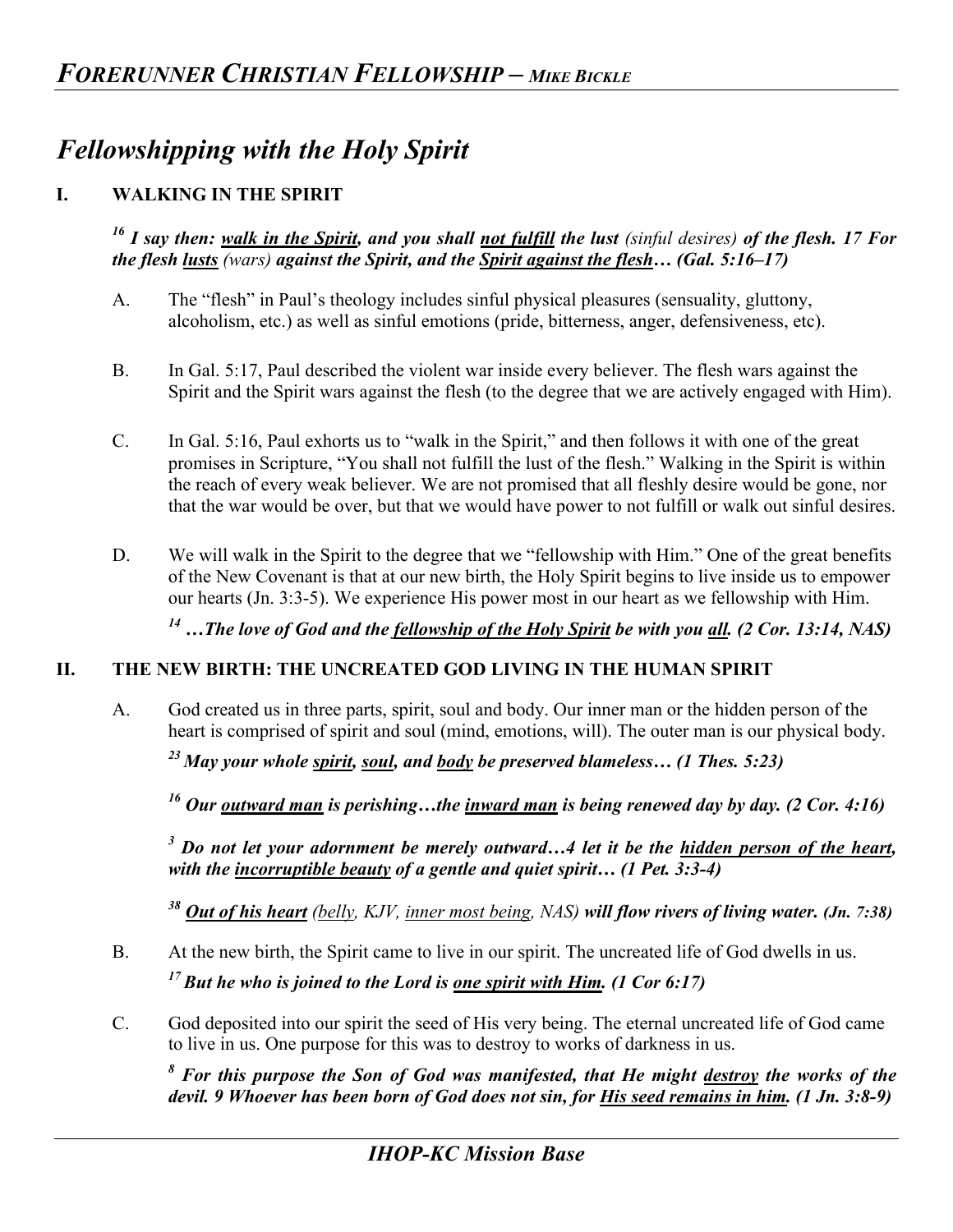D. Jesus is a high priest according to the power of the Spirit who is described as an "indestructible life." In other words, the Spirit has power to destroy all the lust and darkness that opposes Him. At the new birth, we received the Holy Spirit or the power of God's indestructible life.

*15 if another priest (Jesus) arises according to the likeness of Melchizedek, 16 who has become such…according to the power of an indestructible life. (Heb 7:15-16, NAS)*

E. We focus our mind on God in two ways: on the Father who sits on His Throne (Rev. 4) and God who lives in our spirit. He dwells within as the One who is a consuming fire and the living water.

*9 In this manner, therefore, pray: Our Father in heaven… (Mt. 6:9)*

*<sup>38</sup> Out of his heart (belly, KJV, inner most being, NAS) will flow rivers of living water. (Jn. 7:38)* 

F. The Scripture describes God as light, fire and living water.

*5 The message which we have heard from Him and declare…that God is light. (1 Jn. 1:5)* 

*29 For our God is a consuming fire. (Heb. 12:29)*

*5 Seven lamps of fire were burning before the Throne, which are the seven Spirits of God (Holy Spirit). (Rev. 4:5; 1:4)* 

- G. *Principle: we walk in the Spirit by talking with the Spirit*. The fundamental and introductory way to walk in the Spirit is by maintaining an active dialogue with the indwelling Spirit. This is key to our transformation and renewal. It is so simple that is causes many to miss it.
- H. If we just talk to Him, He will talk back. He will speak to us once He gets us in the conversation. He speaks to us by giving us impressions that release power on our mind and heart if we respond to them. He will talk us out of sinning and quitting.
- I. We will not walk in the Spirit more than we talk to the Spirit. He will help us to the degree that we talk to Him. We will not obey Him more than we talk to Him. The moments that we dialogue with Him are the moments in which we are most aware of His power in our inner man.
- J. We talk to the Holy Spirit as the way to experience the release of His power in our inner man. He releases small measures of power on our mind and heart, but the power is real. We experience the Spirit's power in small incremental ways like we do with food and water.
- K. The emotional resource of the Spirit or the power of God on our emotions has 9 different facets of the one "diamond" of our relationship with the Holy Spirit.

*18 But if you are led by the Spirit…22 the fruit (result) of the Spirit is love, joy, peace, longsuffering, kindness, goodness, faithfulness, 23 gentleness, self-control. (Gal. 5:18, 22-23)*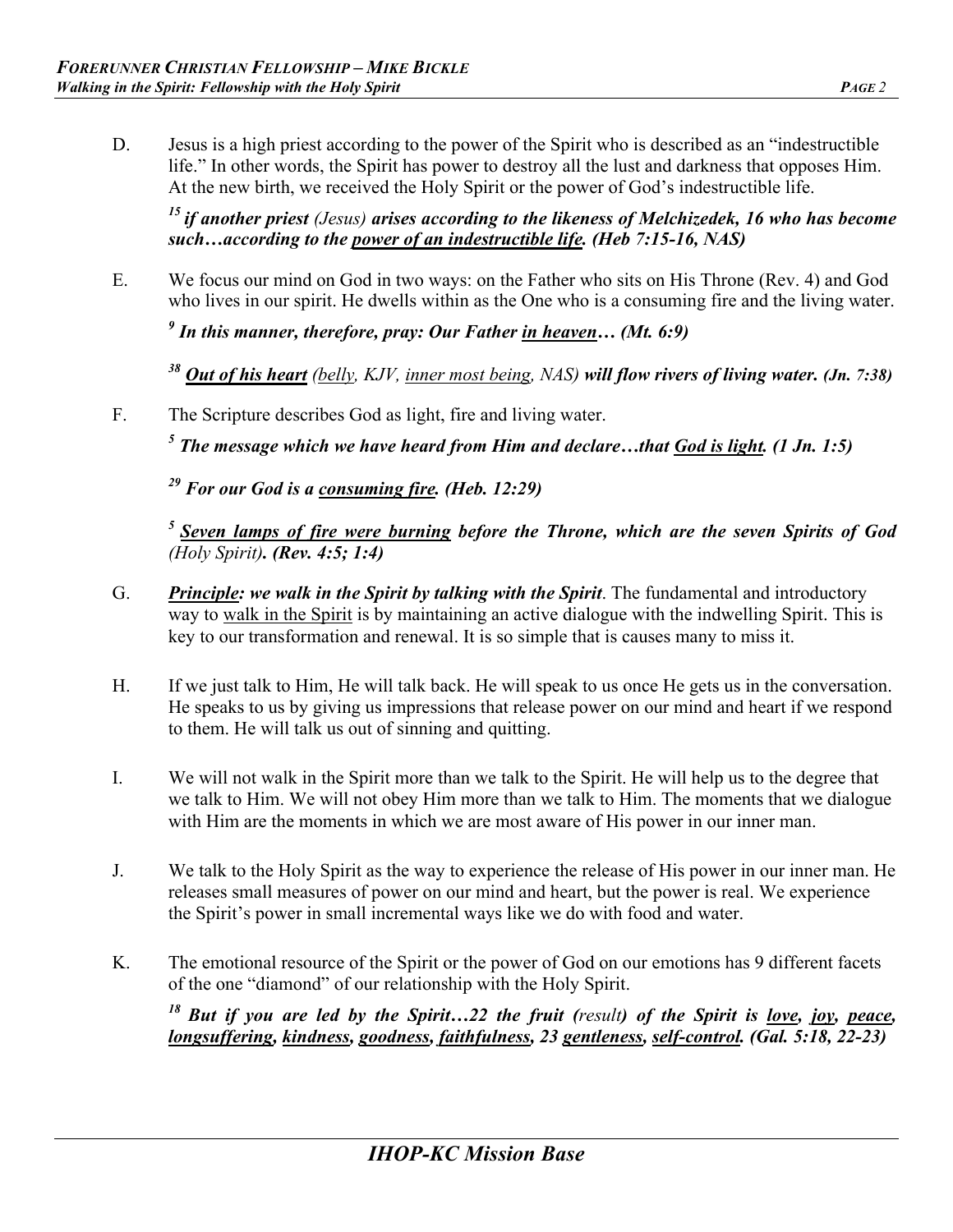L. We need to focus on the presence of the indwelling Holy Spirit in our war against sin. Many put their primary focus on the necessity of denying sinful desires. Walking in the Spirit is an essential condition in overcoming lust. We remove darkness by turning on the light.

*5 Light shines in the darkness, and the darkness did not comprehend (overpower) it. (Jn. 1:5)* 

M. We recognize His presence in us by thanking Him for it. We thank the indwelling Spirit for His presence, power and leadership inside us. We pray, "Thank you Holy Spirit, for Your presence in me that is mighty in love, peace, patience, self-control, etc. I love and honor Your leadership over me in this moment."

*2 Grace and peace be multiplied to you in the knowledge (experience) of God…3 as His divine power has given to us all things that pertain to…godliness, through the knowledge (experience) of Him 4 by which have been given to us exceedingly great…promises, that through these you may be partakers of the divine nature (character)… (2 Pet. 1:2-4)*

N. We are to behold and know the Spirit. We do this as we focus on His presence inside our spirit. When beholding (gazing) on the Spirit in your inner man, say, "Thank you Holy Spirit for Your indwelling power and leadership. Oh! Living Flame of Love, I honor Your leadership in me."

*17 The Spirit…whom the world cannot receive, because it neither sees Him (it does not behold Him, NAS) nor knows Him; but you know Him, for He…will be in you. (Jn. 14:17)* 

O. Walking in the Spirit is within the reach of all believers by beholding the Spirit in our inner man. *18 We all beholding…the glory of the Lord, are being transformed…by the Spirit. (2 Cor. 3:18)* 

## **III. PAUL DESCRIBED A FIERCE WAR IN HIS MEMBERS**

*21 I find then a law (principle), that evil is present with me, the one who wills to do good. 22 For I delight in the law of God…23 But I see another law (principle) in my members, warring against the law of my mind, and bringing me into captivity to the law of sin which is in my members. 24 O wretched man that I am! Who will deliver me from this body of death? 25 I thank God--through (ongoing encounter with) Jesus Christ our Lord! 8:2 For the law of the Spirit of life in Christ Jesus has made me free from the law of sin… (Rom. 7:21-8:2)* 

- A. Paul described a fierce war in his members (mind, emotions and body). He spoke having a body of death that was expressed in his members. The <u>law of sin</u> wars against our mind and members.
- B. Paul spoke of a law of sin operating in Him. For example, one day maybe our mind is confused, the next day it is our emotions that maybe enraged, the next day, our body is either tired, sick or stirred up with sinful desire (immorality, alcohol, drugs, food) and so on. The Holy Spirit release energy, healing and righteousness in our mortal bodies.

*10 If Christ is in you, the body is dead because of sin, but the Spirit is life because of righteousness. 11 If the Spirit of Him who raised Jesus from the dead dwells in you, He…will give life to your mortal bodies through His Spirit who dwells in you. (Rom. 8:10-11)*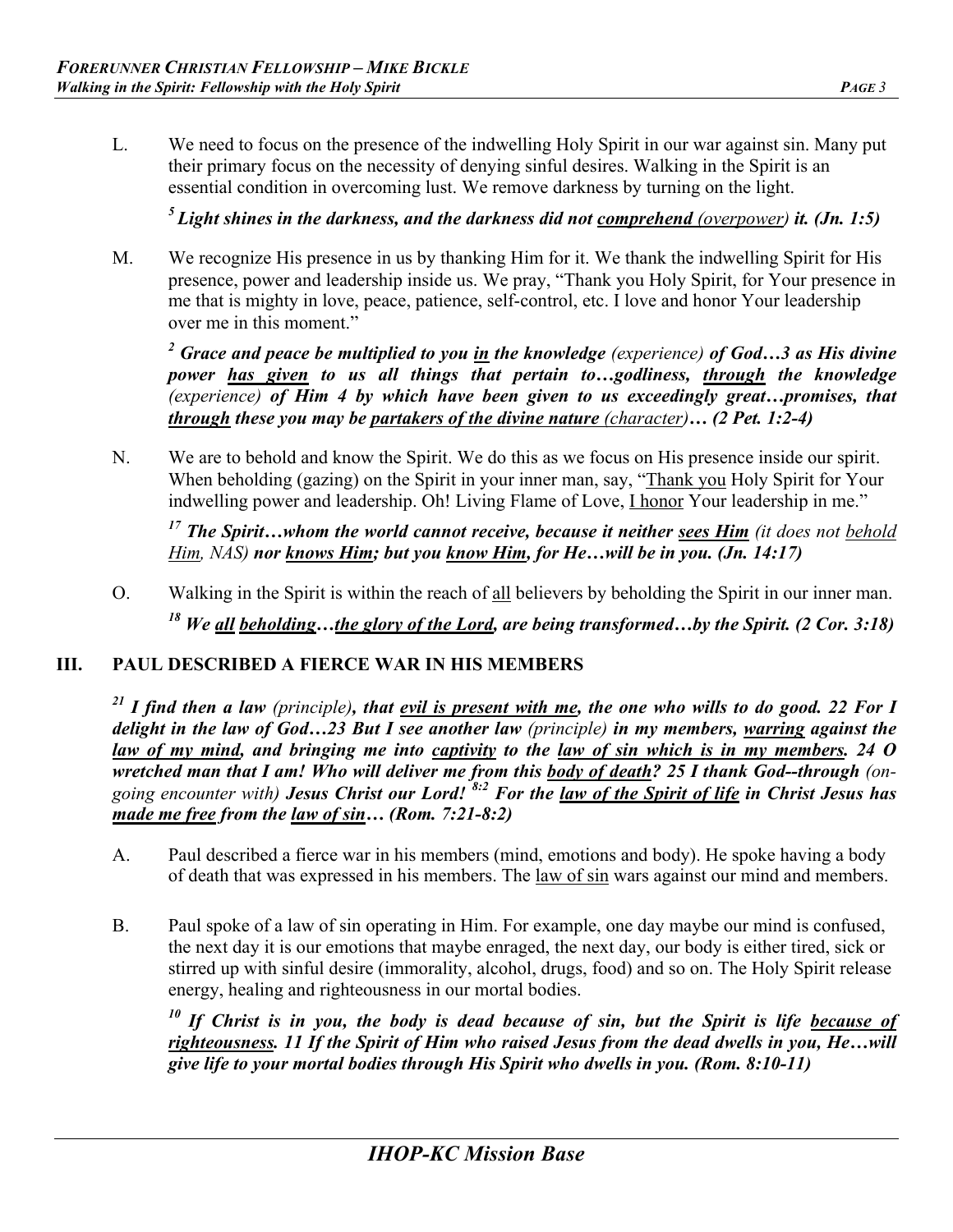- C. A law is an activity that happens in a consistent way with the same results. It is a principle that has been proven to hold true. It functions in the same way each time. For example, the law of gravity works 100% of the time unless a greater law is introduced. When the engine of an airplane has fuel and is turned on then it overpowers the law of gravity by activating the law of aerodynamics. It is a law because it functions consistently.
- D. The law of the Spirit of life speaks of the consistent principle of the Spirit's power in us that is stronger than the law of sin (Rom. 8:2). The law of sin has dominion in us unless we engage in a more powerful law (law of the Spirit of life). God provided this more powerful law, but we must talk with the Spirit to experience its power.
- E. Our deliverance only comes as we encounter Jesus in an on-going way by the Spirit (Rom. 7:25). We must have a *present tense vibrant relationship with the Holy Spirit* not our past experiences.
- F. Christ lives in us by the indwelling Spirit. This is the hope (reason we have confidence) that we will experience God's glory. There is nothing comparable to the life the Spirit gives our heart.

*27 The riches of the glory of this mystery…which is Christ in you, the hope of glory. (Col. 1:27)* 

- G. For example, a pilot must keep the engines running at all times to overpower the law of gravity. The plane's track record of successful flights will not keep the plane in the air if the engines are not running *in the present tense*. Our authority is found in our *current* inner life with the Spirit.
- H. We live according to the Spirit by setting our mind on the Spirit. This is what it means to be spiritually minded (Rom. 8:6) or to be "mindful of the Spirit" or "mind-filled with the Spirit."

<sup>5</sup> For those who live according to the flesh <u>set their minds</u> on the things of the flesh, but those *who live according to the Spirit, (set their minds on) the things of the Spirit. 6 For to be carnally minded is death, but to be spiritually minded (but the mind set on the Spirit NAS) is life and peace (Rom. 8:5-6).*

- I. The mind set on the flesh has two expressions. First, it is overtly sinful. Second, it is the mind on that is preoccupied with the natural processes of our struggle and conflict, rather than the Spirit.
- J. The moments that we dialogue with Him are the moments in which we are most aware of His power and presence in our inner man. Talking to the Spirit re-directs our focus from fantasy (of anger, pride, pleasure, etc.) to Him. This fantasy is called the mind of the flesh.
- K. Before Adam sinned he was more conscious of His fellowship with God than of his outer man. When we sin, we quench the Spirit, resulting in a diminished awareness of His presence in us.
- L. The Spirit in us is greater than the devil and the flesh, but His power works in us only as we actively engage with Him by speaking to Him. When in temptation, speak to Him.

<sup>4</sup> He (Holy Spirit) who is in you is greater than he who is in the world. (1 Jn. 4:4)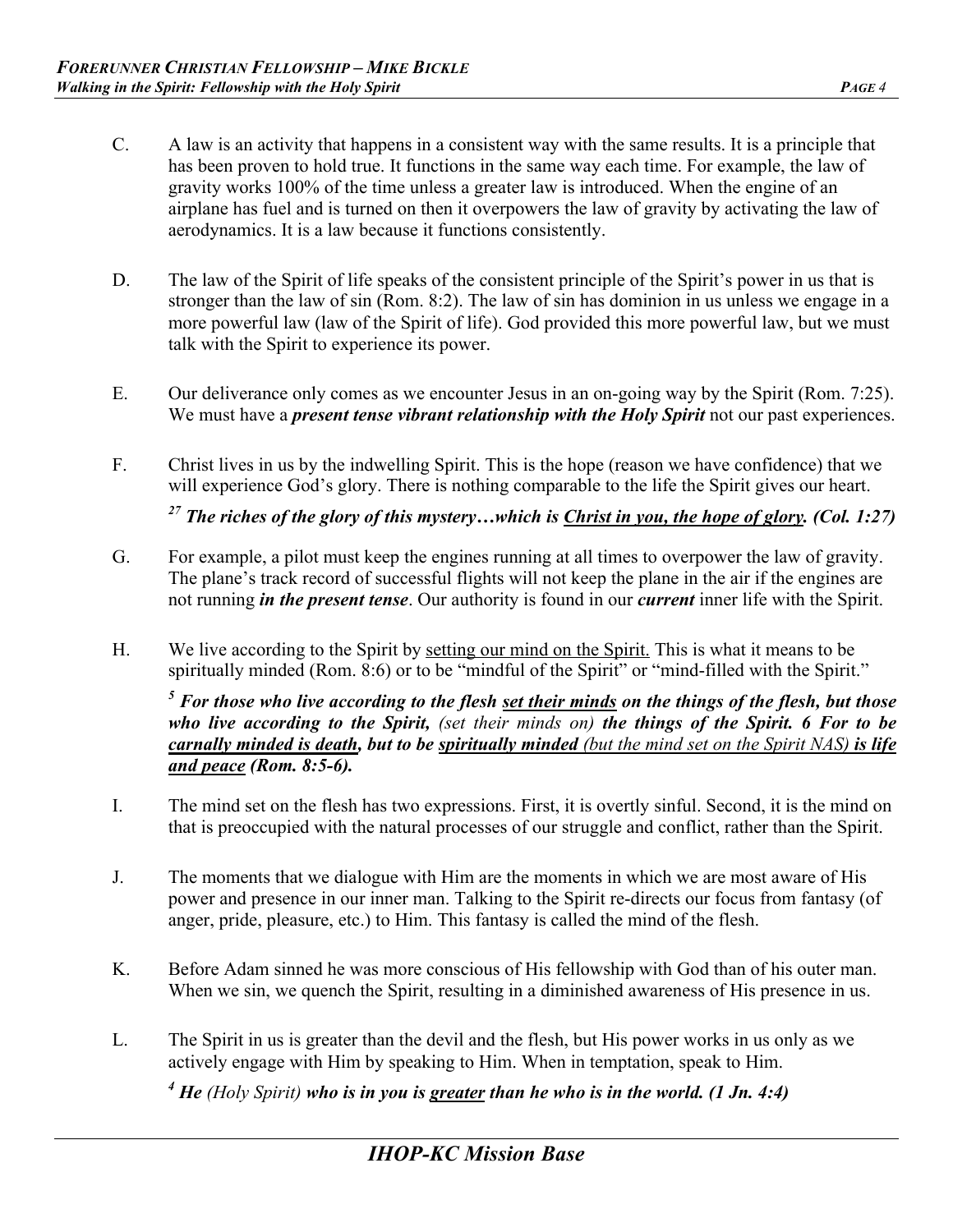M. The main theme of Rom. 8, is the outworking of fellowshipping with the Holy Spirit. This chapter focuses on our relational experience in the Holy Spirit that is the result our legal position in Christ. (Some limit their interpretation of Rom. 8 to facts about our legal position).

# **IV. RECEIVING A FRESH SUPPLY OF THE SPIRIT**

*16 That He would grant you…to be strengthened with might through His Spirit in the inner man, 17 that Christ may dwell (manifest His presence) in your hearts (emotions)...that you…18 may be able to comprehend…19 to know the love of Christ which passes knowledge… (Eph. 3:16-19)* 

- A. Paul prayed for the Holy Spirit to revive a believer's heart with divine strength so that they would progressively discern and feel God's presence. It takes supernatural power for the human heart to feel the presence of God. Every time we receive insight into God's heart or feel His presence, it is by the miracle working power of the Spirit. It takes God's strength to remove the darkness, dullness, oppression and lethargy of our spirit.
- B. We receive a "fresh supply" of Holy Spirit as we dialogue with the Spirit. He responds by releasing "impulses of life that surge" through our inner man. Receiving the supply of the Spirit refers to discernibly experiencing what is always present from God's point of view.

*19 Will turn out for my deliverance through…prayer and the supply of the Spirit… (Phil. 1:19)* 

C. We only have the first fruits of the release of the Spirit in this age (Rom. 8:23). We need an ongoing release of God's life in our inner man (mind/emotions).

## **V. CALLED TO WALK IN THE SPIRIT**

#### *16 I say then: walk in the Spirit, and you shall not fulfill the lust of the flesh. 17 For the flesh lusts (wars) against the Spirit, and the Spirit against the flesh… 18 if you are led by the Spirit, you are not under the law…25 If we live in the Spirit, let us also walk in the Spirit. (Gal. 5:16–18, 25)*

- A. In Gal. 5:16-25, Paul used three verbs to describe our relationship with the Spirit. He called us to *walk* in the Spirit (v. 16), which requires us to be *led* by the Spirit (v. 18) and to *live* in or by the Spirit (v. 25). Paul emphasized two issues in walking in the Spirit. First, being led by the Spirit (Gal. 5:24; Rom. 8:14) and second, living in the Spirit or being alive by the Spirit (Gal. 5:25).
- B. In Gal. 5:16, Paul gives us a foundational command, "Walk in the Spirit," with one of the great promises in Scripture, "You shall not fulfill the lust of the flesh." To "walk" in the Spirit means to engage with the Spirit or to maintain an active dialogue with Him throughout our daily life or to maintain a vibrant relationship with Him. This is the only way to overcome the power of lust.